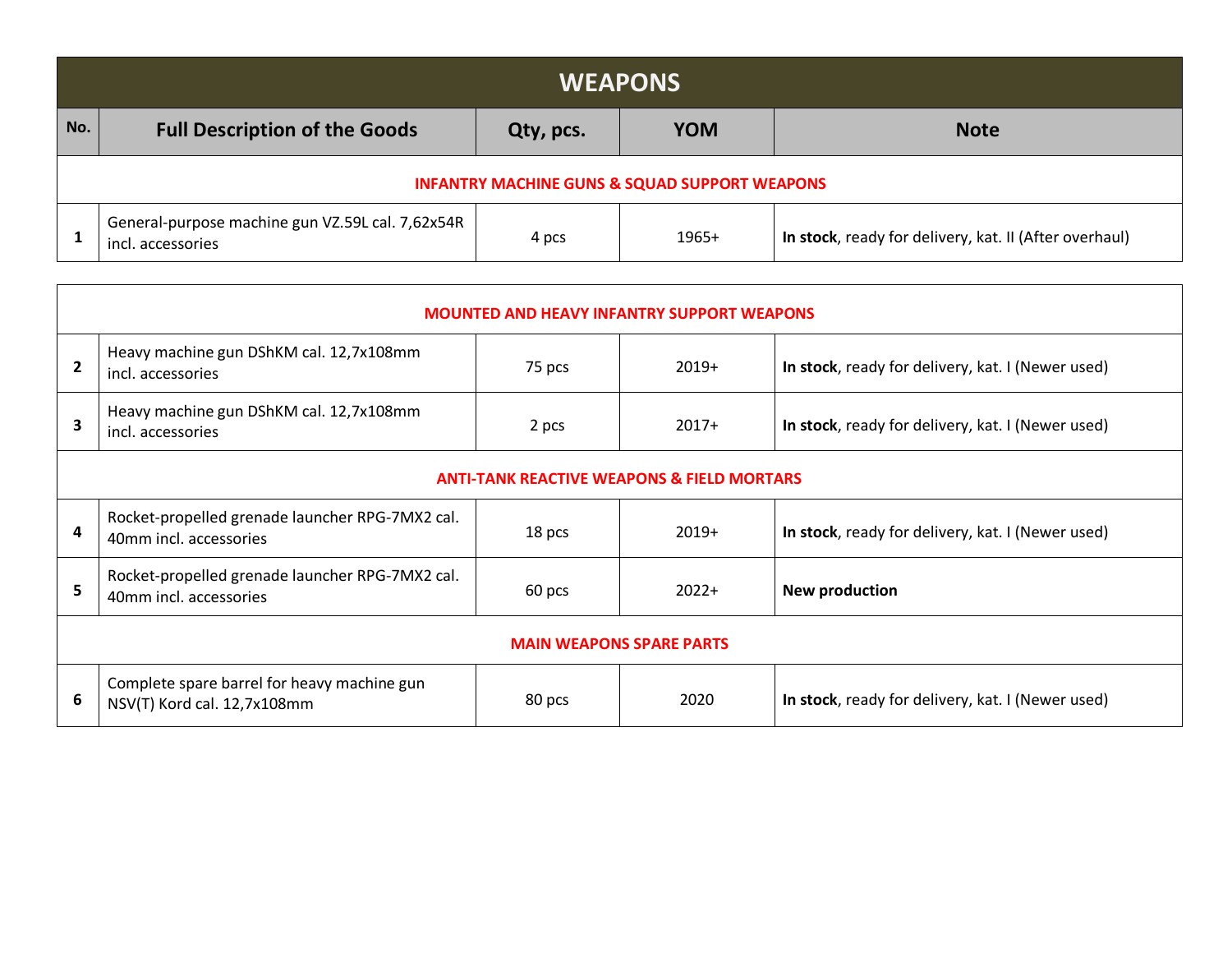| LOADING MACHINES & AMMUNITION BELTS FOR WEAPONS |                                                                                            |             |      |                                                   |
|-------------------------------------------------|--------------------------------------------------------------------------------------------|-------------|------|---------------------------------------------------|
| $\overline{7}$                                  | Hand-operated loading machine mill-type for<br>machine gun PKM/PKT cal. 7,62x54mm          | 60 pcs      | 2019 | In stock, ready for delivery, kat. I (Newer used) |
| 8                                               | Hand-operated loading machine lever-type for<br>heavy machine gun DShKM cal. 12,7x108mm    | $108$ pcs   | 2020 | In stock, ready for delivery, kat. I (Newer used) |
| $\mathbf{q}$                                    | Hand-operated loading machine lever-type for<br>heavy machine gun KPV/KPVT cal. 14,5x114mm | $100$ pcs   | 2019 | In stock, ready for delivery, kat. I (Newer used) |
| 10                                              | Ammunition links for DShKM Heavy machine gun<br>cal. 12,7x108mm                            | 212.700 pcs | 2019 | In stock, ready for delivery, kat. I (Newer used) |
| 11                                              | Ammunition links (individual) M9 for M2HB/M3P<br>machine gun cal. 12,7x99mm (.50 BMG)      | 28.000 pcs  | 2020 | In stock, ready for delivery, kat. I (Newer used) |
| 12                                              | Ammunition links for KPV/KPVT Heavy machine gun<br>cal. 14,5x114mm                         | 19.000 pcs  | 2019 | In stock, ready for delivery, kat. I (Newer used) |